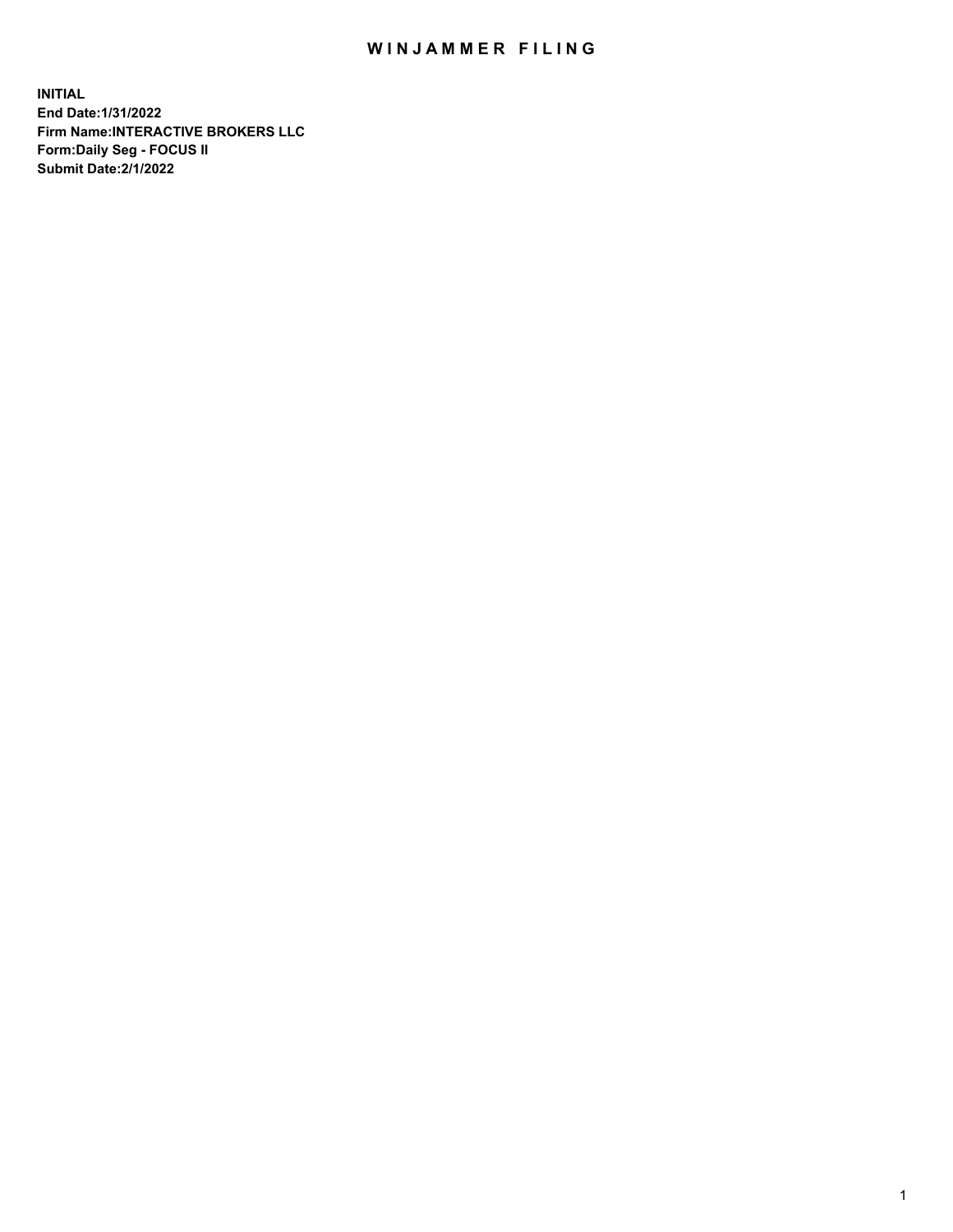**INITIAL End Date:1/31/2022 Firm Name:INTERACTIVE BROKERS LLC Form:Daily Seg - FOCUS II Submit Date:2/1/2022 Daily Segregation - Cover Page**

| Name of Company                                                                                                                                                                                                                                                                                                                | <b>INTERACTIVE BROKERS LLC</b>                                                                  |
|--------------------------------------------------------------------------------------------------------------------------------------------------------------------------------------------------------------------------------------------------------------------------------------------------------------------------------|-------------------------------------------------------------------------------------------------|
| <b>Contact Name</b>                                                                                                                                                                                                                                                                                                            | <b>James Menicucci</b>                                                                          |
| <b>Contact Phone Number</b>                                                                                                                                                                                                                                                                                                    | 203-618-8085                                                                                    |
| <b>Contact Email Address</b>                                                                                                                                                                                                                                                                                                   | jmenicucci@interactivebrokers.c<br>om                                                           |
| FCM's Customer Segregated Funds Residual Interest Target (choose one):<br>a. Minimum dollar amount: ; or<br>b. Minimum percentage of customer segregated funds required:% ; or<br>c. Dollar amount range between: and; or<br>d. Percentage range of customer segregated funds required between:% and%.                         | $\overline{\mathbf{0}}$<br>$\overline{\mathbf{0}}$<br>155,000,000 245,000,000<br>0 <sub>0</sub> |
| FCM's Customer Secured Amount Funds Residual Interest Target (choose one):<br>a. Minimum dollar amount: ; or<br>b. Minimum percentage of customer secured funds required:%; or<br>c. Dollar amount range between: and; or<br>d. Percentage range of customer secured funds required between:% and%.                            | $\overline{\mathbf{0}}$<br>$\mathbf 0$<br>80,000,000 120,000,000<br>0 <sub>0</sub>              |
| FCM's Cleared Swaps Customer Collateral Residual Interest Target (choose one):<br>a. Minimum dollar amount: ; or<br>b. Minimum percentage of cleared swaps customer collateral required:% ; or<br>c. Dollar amount range between: and; or<br>d. Percentage range of cleared swaps customer collateral required between:% and%. | $\overline{\mathbf{0}}$<br>$\underline{\mathbf{0}}$<br>0 <sub>0</sub><br>0 <sub>0</sub>         |

Attach supporting documents CH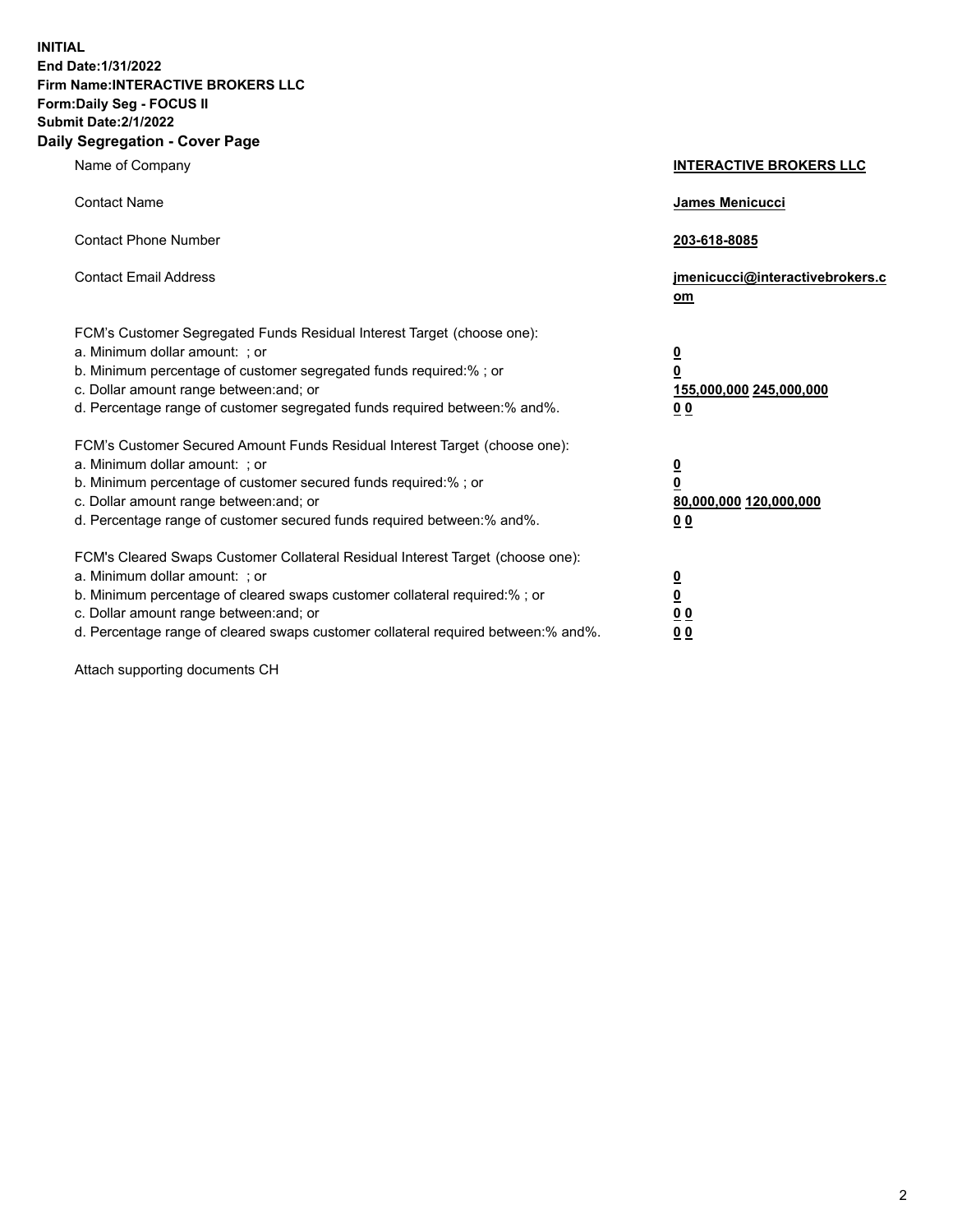**INITIAL End Date:1/31/2022 Firm Name:INTERACTIVE BROKERS LLC Form:Daily Seg - FOCUS II Submit Date:2/1/2022 Daily Segregation - Secured Amounts**

|     | Foreign Futures and Foreign Options Secured Amounts                                                                             |                                   |
|-----|---------------------------------------------------------------------------------------------------------------------------------|-----------------------------------|
|     | Amount required to be set aside pursuant to law, rule or regulation of a foreign                                                | $0$ [7305]                        |
|     | government or a rule of a self-regulatory organization authorized thereunder                                                    |                                   |
| 1.  | Net ledger balance - Foreign Futures and Foreign Option Trading - All Customers                                                 |                                   |
|     | A. Cash                                                                                                                         | 409,869,048 [7315]                |
|     | B. Securities (at market)                                                                                                       | $0$ [7317]                        |
| 2.  | Net unrealized profit (loss) in open futures contracts traded on a foreign board of trade                                       | 65,309,772 [7325]                 |
| 3.  | Exchange traded options                                                                                                         |                                   |
|     | a. Market value of open option contracts purchased on a foreign board of trade                                                  | 115,513 [7335]                    |
|     | b. Market value of open contracts granted (sold) on a foreign board of trade                                                    | -12,246 [7337]                    |
| 4.  | Net equity (deficit) (add lines 1. 2. and 3.)                                                                                   | 475,282,087 [7345]                |
| 5.  | Account liquidating to a deficit and account with a debit balances - gross amount                                               | 41,753 [7351]                     |
|     | Less: amount offset by customer owned securities                                                                                | 0 [7352] 41,753 [7354]            |
| 6.  | Amount required to be set aside as the secured amount - Net Liquidating Equity                                                  | 475,323,840 [7355]                |
|     | Method (add lines 4 and 5)                                                                                                      |                                   |
| 7.  | Greater of amount required to be set aside pursuant to foreign jurisdiction (above) or line                                     | 475,323,840 [7360]                |
|     | 6.                                                                                                                              |                                   |
|     | FUNDS DEPOSITED IN SEPARATE REGULATION 30.7 ACCOUNTS                                                                            |                                   |
| 1.  | Cash in banks                                                                                                                   |                                   |
|     | A. Banks located in the United States                                                                                           | 35,041,372 [7500]                 |
| 2.  | B. Other banks qualified under Regulation 30.7                                                                                  | 0 [7520] 35,041,372 [7530]        |
|     | Securities                                                                                                                      |                                   |
|     | A. In safekeeping with banks located in the United States<br>B. In safekeeping with other banks qualified under Regulation 30.7 | 348,901,500 [7540]                |
| 3.  |                                                                                                                                 | 0 [7560] 348,901,500 [7570]       |
|     | Equities with registered futures commission merchants<br>A. Cash                                                                |                                   |
|     | <b>B.</b> Securities                                                                                                            | $0$ [7580]<br>$0$ [7590]          |
|     | C. Unrealized gain (loss) on open futures contracts                                                                             | $0$ [7600]                        |
|     | D. Value of long option contracts                                                                                               | $0$ [7610]                        |
|     | E. Value of short option contracts                                                                                              | 0 [7615] 0 [7620]                 |
| 4.  | Amounts held by clearing organizations of foreign boards of trade                                                               |                                   |
|     | A. Cash                                                                                                                         | $0$ [7640]                        |
|     | <b>B.</b> Securities                                                                                                            | $0$ [7650]                        |
|     | C. Amount due to (from) clearing organization - daily variation                                                                 | $0$ [7660]                        |
|     | D. Value of long option contracts                                                                                               | $0$ [7670]                        |
|     | E. Value of short option contracts                                                                                              | 0 [7675] 0 [7680]                 |
| 5.  | Amounts held by members of foreign boards of trade                                                                              |                                   |
|     | A. Cash                                                                                                                         | 225,784,927 [7700]                |
|     | <b>B.</b> Securities                                                                                                            | $0$ [7710]                        |
|     | C. Unrealized gain (loss) on open futures contracts                                                                             | -4,128,486 [7720]                 |
|     | D. Value of long option contracts                                                                                               | 115,513 [7730]                    |
|     | E. Value of short option contracts                                                                                              | -12,246 [7735] 221,759,708 [7740] |
| 6.  | Amounts with other depositories designated by a foreign board of trade                                                          | $0$ [7760]                        |
| 7.  | Segregated funds on hand                                                                                                        | $0$ [7765]                        |
| 8.  | Total funds in separate section 30.7 accounts                                                                                   | 605,702,580 [7770]                |
| 9.  | Excess (deficiency) Set Aside for Secured Amount (subtract line 7 Secured Statement                                             | 130,378,740 [7380]                |
|     | Page 1 from Line 8)                                                                                                             |                                   |
| 10. | Management Target Amount for Excess funds in separate section 30.7 accounts                                                     | 80,000,000 [7780]                 |
| 11. | Excess (deficiency) funds in separate 30.7 accounts over (under) Management Target                                              | 50,378,740 [7785]                 |
|     |                                                                                                                                 |                                   |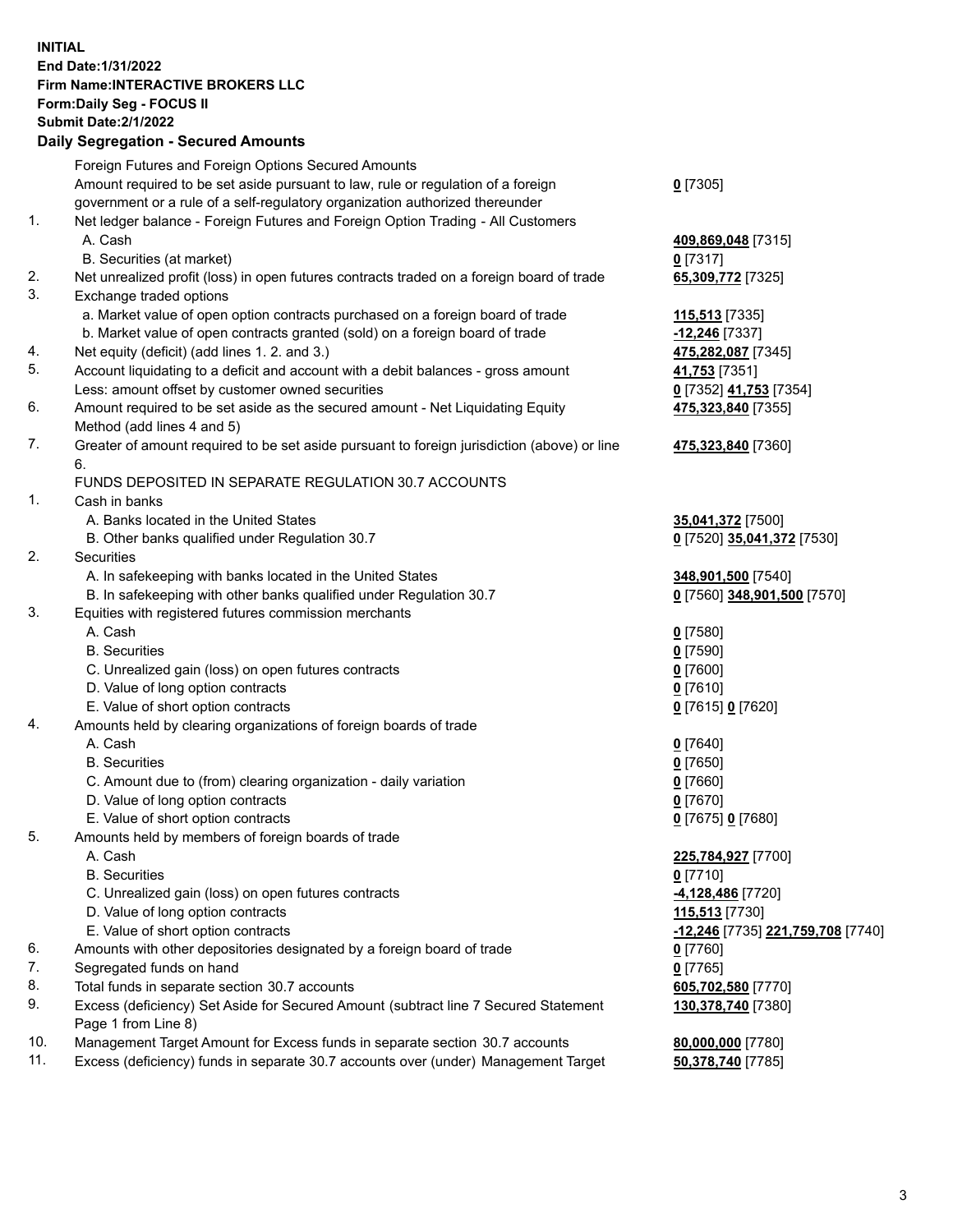**INITIAL End Date:1/31/2022 Firm Name:INTERACTIVE BROKERS LLC Form:Daily Seg - FOCUS II Submit Date:2/1/2022 Daily Segregation - Segregation Statement** SEGREGATION REQUIREMENTS(Section 4d(2) of the CEAct) 1. Net ledger balance A. Cash **7,724,371,503** [7010] B. Securities (at market) **0** [7020] 2. Net unrealized profit (loss) in open futures contracts traded on a contract market **77,598,007** [7030] 3. Exchange traded options A. Add market value of open option contracts purchased on a contract market **680,502,766** [7032] B. Deduct market value of open option contracts granted (sold) on a contract market **-626,214,917** [7033] 4. Net equity (deficit) (add lines 1, 2 and 3) **7,856,257,359** [7040] 5. Accounts liquidating to a deficit and accounts with debit balances - gross amount **1,045,850** [7045] Less: amount offset by customer securities **0** [7047] **1,045,850** [7050] 6. Amount required to be segregated (add lines 4 and 5) **7,857,303,209** [7060] FUNDS IN SEGREGATED ACCOUNTS 7. Deposited in segregated funds bank accounts A. Cash **743,700,206** [7070] B. Securities representing investments of customers' funds (at market) **5,004,713,825** [7080] C. Securities held for particular customers or option customers in lieu of cash (at market) **0** [7090] 8. Margins on deposit with derivatives clearing organizations of contract markets A. Cash **1,983,667,124** [7100] B. Securities representing investments of customers' funds (at market) **297,434,970** [7110] C. Securities held for particular customers or option customers in lieu of cash (at market) **0** [7120] 9. Net settlement from (to) derivatives clearing organizations of contract markets **932,578** [7130] 10. Exchange traded options A. Value of open long option contracts **680,502,766** [7132] B. Value of open short option contracts **-626,214,917** [7133] 11. Net equities with other FCMs A. Net liquidating equity **0** [7140] B. Securities representing investments of customers' funds (at market) **0** [7160] C. Securities held for particular customers or option customers in lieu of cash (at market) **0** [7170] 12. Segregated funds on hand **0** [7150] 13. Total amount in segregation (add lines 7 through 12) **8,084,736,552** [7180] 14. Excess (deficiency) funds in segregation (subtract line 6 from line 13) **227,433,343** [7190] 15. Management Target Amount for Excess funds in segregation **155,000,000** [7194]

16. Excess (deficiency) funds in segregation over (under) Management Target Amount Excess

**72,433,343** [7198]